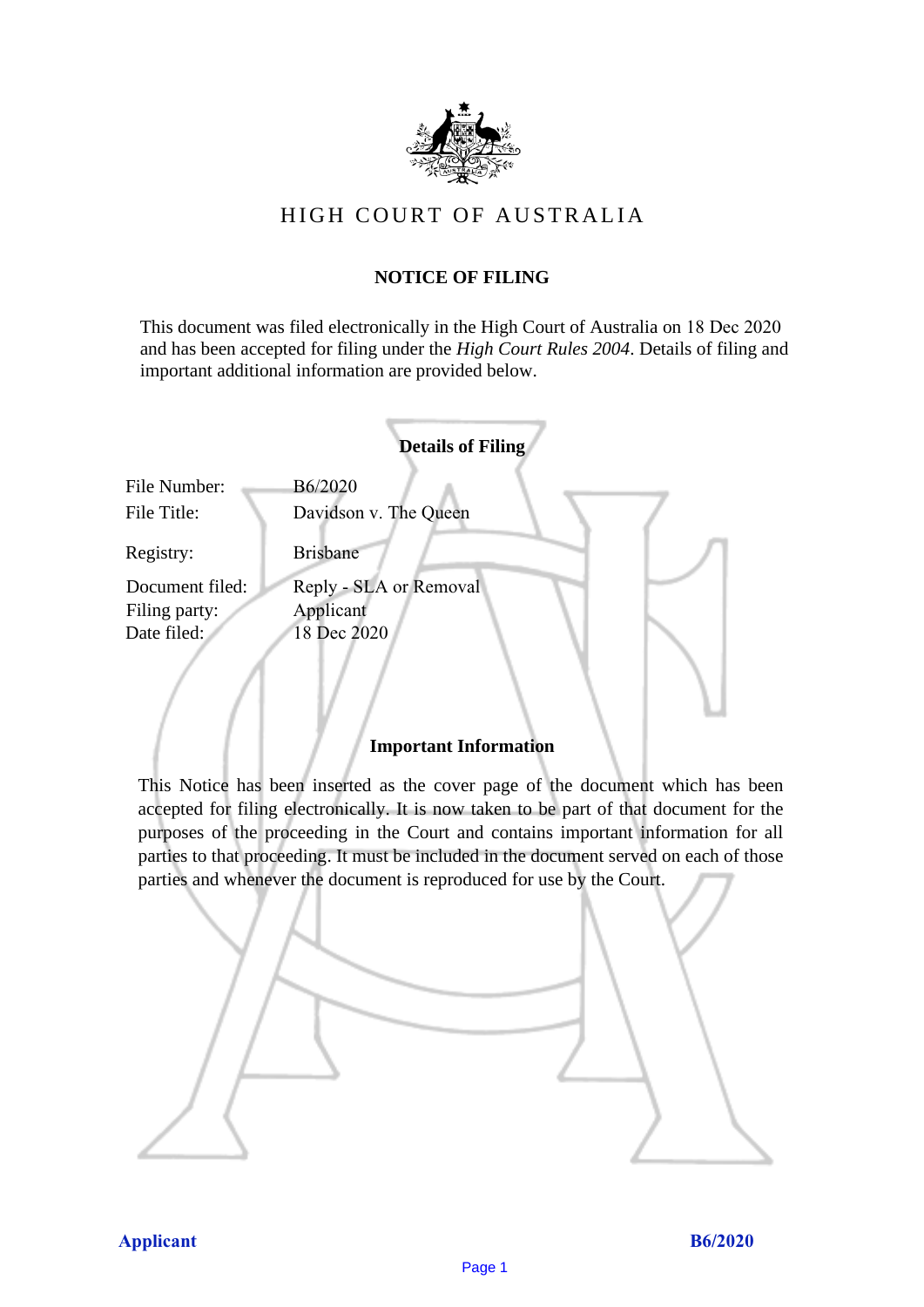# IN THE HIGH COURT OF AUSTRALIA B6/2020 BRISBANE REGISTRY No. B6 of 2020

# BETWEEN: CHARLES WILLIAM DAVIDSON

Applicant

and

10 THE QUEEN

Respondent

### APPLICANT'S REPLY

### Part I: Certification

1. <sup>I</sup> certify that this submission is in a form suitable for publication on the internet.

### 20 Part II: Reply

The application focusses on the refusal to separate the rape counts having led to a miscarriage of justice

IN THE INDIT COURT OF AUSTRALIA<br>
BRISBANE REGISTRY<br>
INCTWILT-<br>
BRISBANE REGISTRY<br>
INCTWILT-<br>
INCTWILT-<br>
INCTWILT-<br>
INCTWILT-<br>
THE QUEEN Responsion<br>
APPLICANT'S REPTLY<br>
THE QUEEN Responsion<br>
APPLICANT'S REPTLY<br>
Part I: Cer 2. It is uncontroversial that the applicant sought a greater separation of the counts at pretrial stage but does not now press for that same degree of separation.! This application is focussed upon <sup>a</sup> miscarriage of justice having occurred in relation to each of the charges upon which the applicant was convicted, by reason of the failure to order separate trials for the rape charges. A retrial is sought in relation to each count upon 30 which the applicant was convicted. A retrial is already pending on the two charges upon which the jury could not agree. $2$ 

<sup>&</sup>lt;sup>1</sup> See the respondent's submissions at [17], including footnote 7; and also, the reasons of McMurdo JA in R v Davidson [2019] QCA 120 at [10]-[11]; AB 208.

<sup>2</sup>Counts 16 and 17, being the alleged rapes of HL.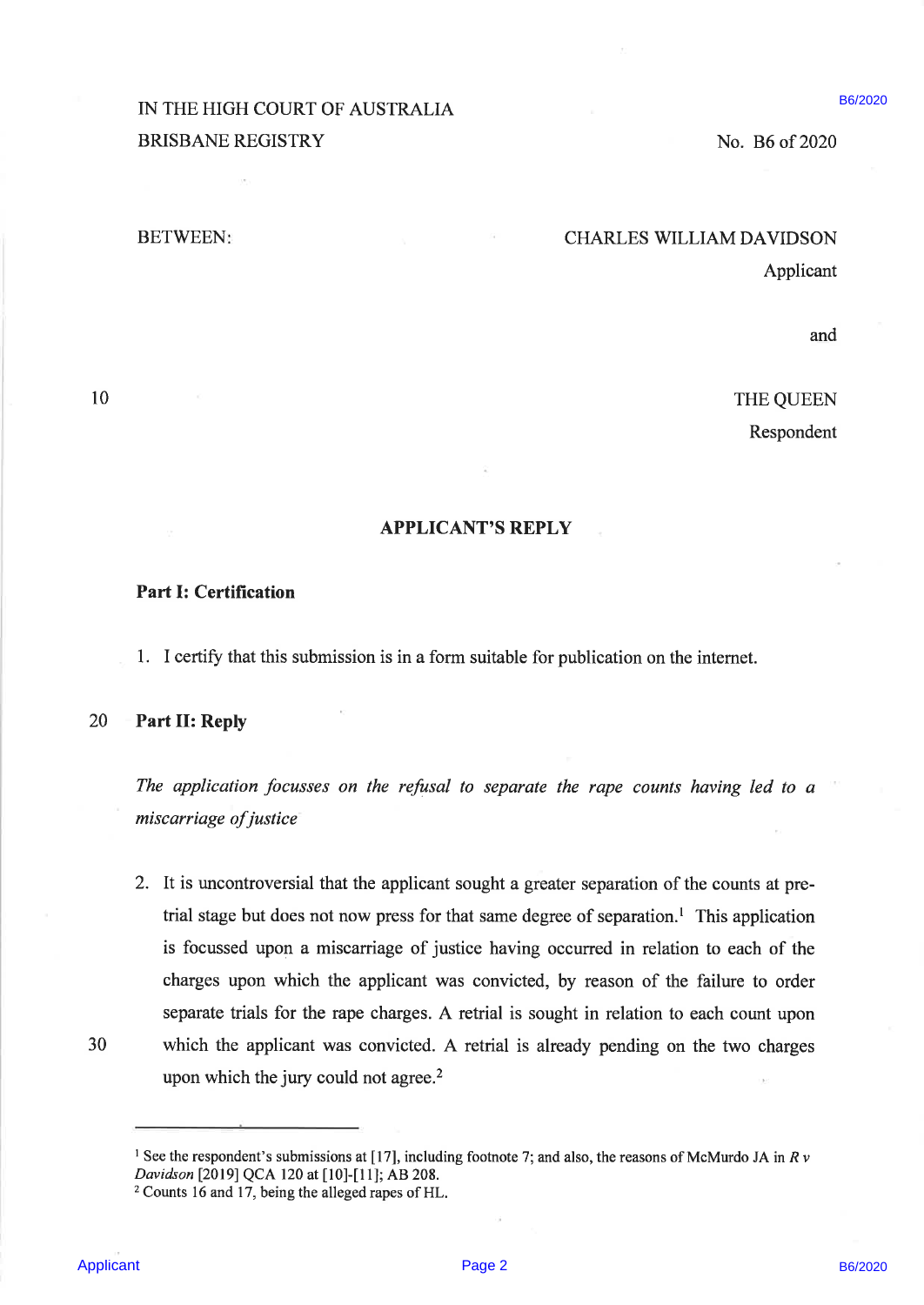It also may be accepted that the question of joinder under section 567 of the Criminal Code, which is focussed upon whether two or more counts form a series of offences of the same or similar character,<sup>3</sup> is different to the question of separation under section 597A(1) of the Code of a count that is properly joined under section 567 but in respect of which the accused person may be prejudiced in their defence by reason of the joinder.<sup>4</sup> Nonetheless, the issues for consideration in relation to those two questions may overlap and present additional complexities by reason of that connection.

-2-

- 3. It also may be accreated that the unestion of jointler undersection 367 of the Criminal 1982.<br>Code, which is forcased upon whether two or more counts form a necies of different of the varies or similar charactery 1s, d 10 4. For example, separation of the rape charges concerning  $EB$  and  $HL<sup>5</sup>$  from the indecent assault charges related to other complainants raises whether the indecent assault charges concerning  $EB$  and  $HL^6$  should be prosecuted with the indecent assault charges for the other complainants, or on separate indictments containing only the charges related to EB and HL, respectively. The resolution of those questions in due course if retrials are ordered, does not alter whether a miscarriage of justice has occurred by reason of the rape counts having been jointly tried with the other 18 counts.
	- Similarly, the fact that the applicant applied pre-trial for a separation of the indecent assault charges into certain groups, which was noted below,' but does not now press for that same degree of separation, does not alter whether a miscarriage of justice occurred by reason of the rape counts having been jointly tried with the indecent assault counts.
	- The dissenting reasons of Justice Boddice should be preferred
	- 6. At [23] of the Respondent's submission it is noted that Boddice <sup>J</sup> "did not express any conclusion that the evidence of the counts in each group of sexual assault offences, as his Honour had approached the offences, was of probative value (and therefore admissible) as concerns the counts in the other group." This, it is argued, leaves the applicant in "a middle-ground between the conclusion reached by the Court of Appeal majority and that expressed in the reasons of Boddice <sup>J</sup> in dissent" [24]. With respect, that proposition is not correct.

30

20

<sup>&</sup>lt;sup>3</sup> Applicant's submissions at [24].

 $4$  Applicant's submissions at [25].

<sup>&</sup>lt;sup>5</sup> Count 15, and Counts 16 and 17, respectively.

Count 6, <sup>13</sup> and 14, and Counts <sup>18</sup> to 20, respectively.

<sup>7</sup> See for example, R v Davidson [2019] QCA 120 at [220] and [229]; AB 241-242.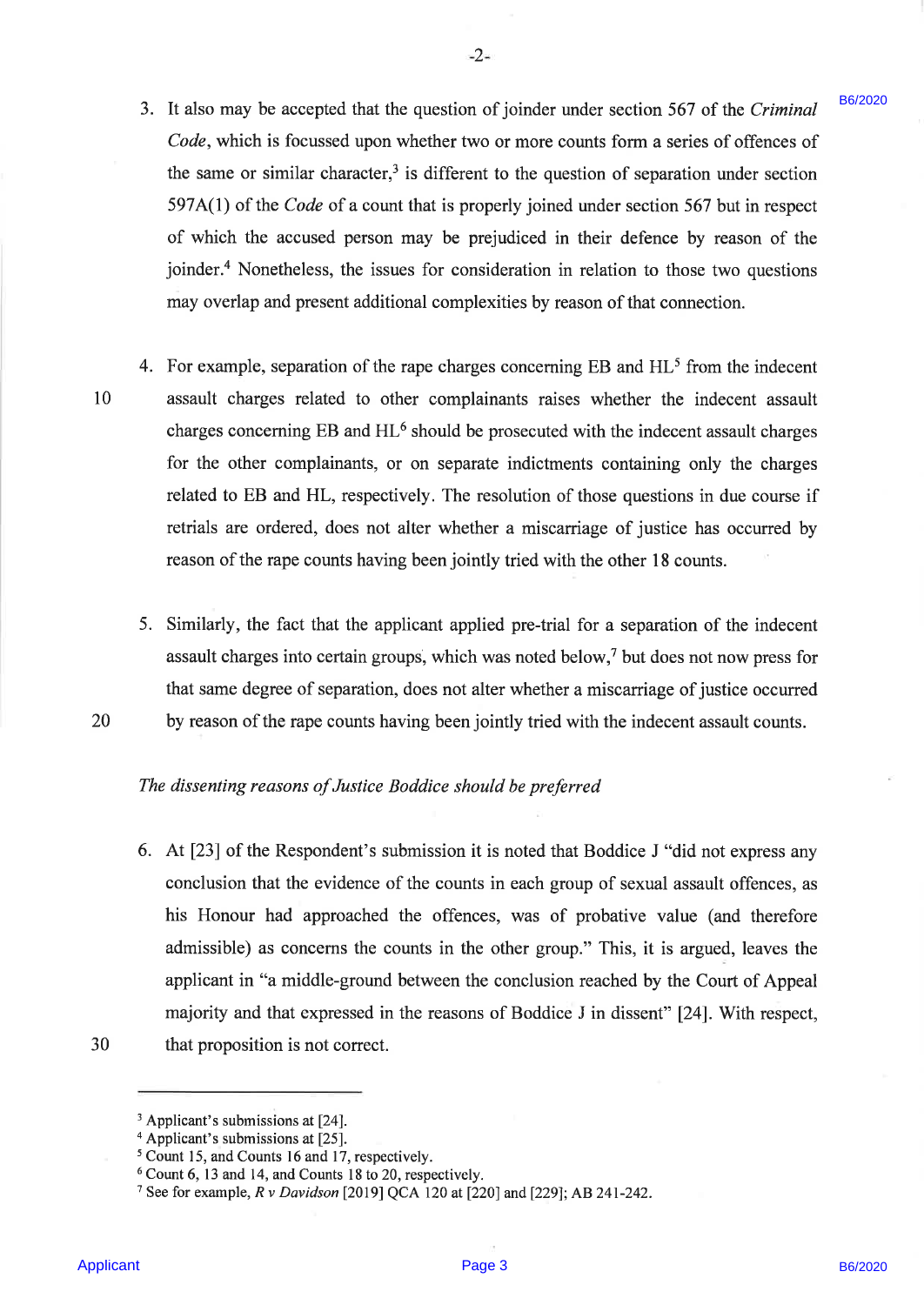1. Lutica Heriotics in division at 1239) of the followear insected mesh consistent of the applicant's entertain consistent of the applicant's pre-trial consequences (a) following the pre-trial consequences (A) [215], how 7. Justice Boddice's division at [229] of the indecent assault counts according to the extent of the alleged conduct in each charge is merely a restatement of the applicant's pre-trial concessions. At [235], however, his Honour appears to delineate "the lack of cross-admissibility" of the evidence of the alleged rapes® from the "differing nature of the appellant's conduct in respect of' some of the indecent assault counts, namely "in respect of the touching of the vaginal, groin, pubic and buttock areas, of MQ, FE, KA, RJ and EB".<sup>9</sup> That delineation, and the conclusion at [236] that "the ground of appeal that the pre-trial hearing judge ought to have ordered <sup>a</sup> separate trial of some of the counts, has been made out", do not include a conclusion that any one or more of the indecent assault counts should be tried separately to any other indecent assault count. To the extent that Boddice J has grouped the indecent assault counts according to the "differing nature of the appellant's conduct" in discussion, that does not demonstrate error.

-3-

20

10

#### There are "obvious and significant differences"

- 8. At [49] of the respondent's outline there appears to be, with respect, a misunderstanding of [61] of the applicant's submissions. It is not contended by the applicant that "the obvious and significant differences" to which Boddice J was referring included what the defence case may be on the different types of offences. When speaking of "obvious and significant differences" his Honour was referring to the differences between the rape charges that are set out in his Honour's summary of the evidence of those three counts.<sup>10</sup>
- At [61] of the applicant's outline, however, reference is made to the differences between the rape counts and the indecent assault counts, and the phrase "obvious and significant differences" is deployed to include not only the factual differences, but also the different defence case in respect of each type of offence. It is not argued that Boddice <sup>J</sup> extended the phrase in the same manner.

30

<sup>§</sup> Counts 15, 16, and 17.

<sup>9</sup>Counts 1, 4, 9, 10, 11, and 13.

<sup>10</sup> <sup>R</sup> v Davidson [2019] QCA 120 at [79] to [80] in relation to Count 15; AB 219, and at [120] to [125] in relation to Counts 16 and 17; AB 225-226.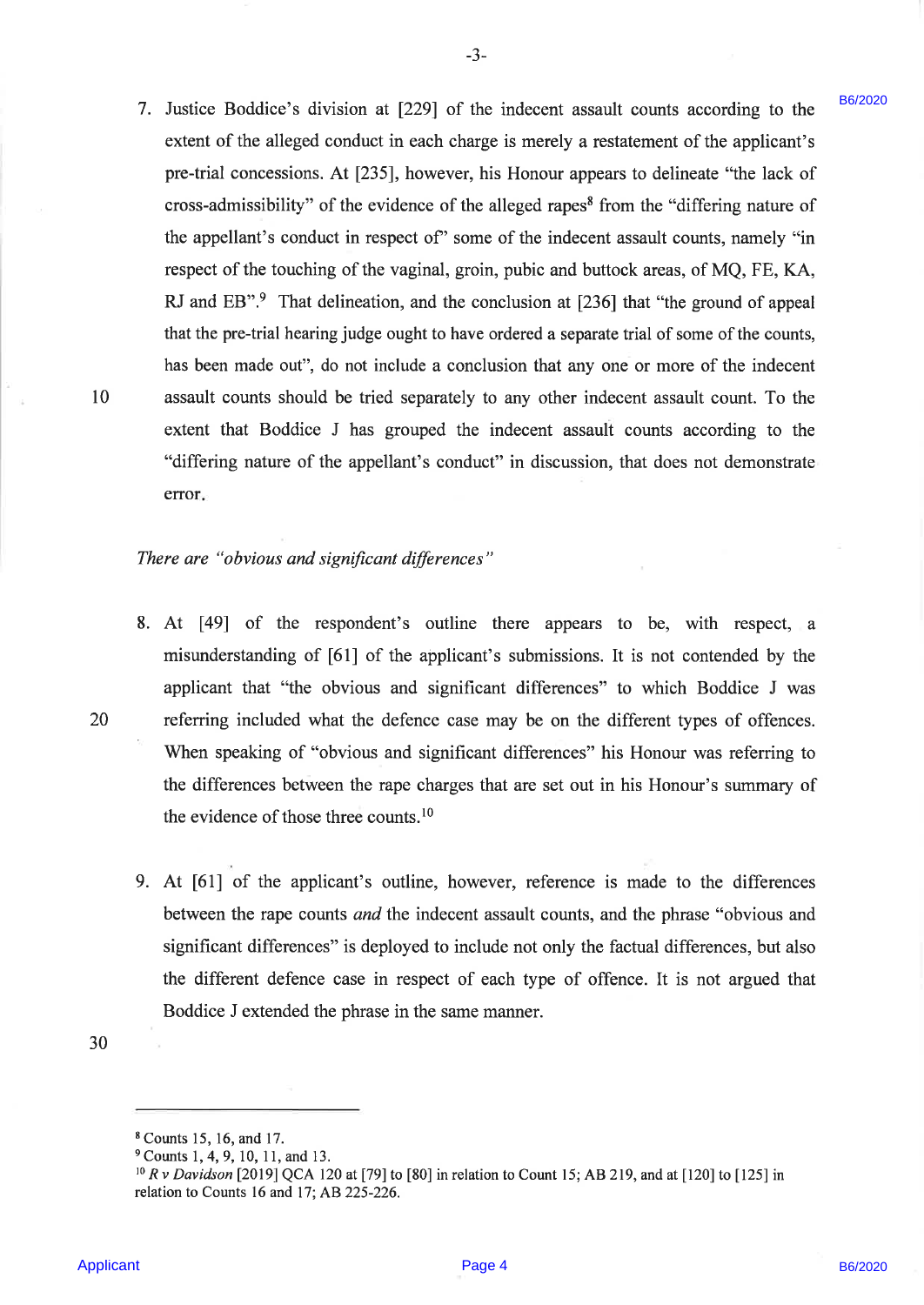10. As discussed at [63] of the applicant's outline, the applicant contends that the indecent assault evidence lacked the necessary "specific connection" with or in relation to the issues for discussion in each rape case, including the defence case on each count.<sup>11</sup>

-4-

- 11. Justice McMurdo, however, expressed the decisive finding by reference to a "sufficient link" and/or common features", which appear to be taken from  $R \nu Bauer^{12}$  and preconditioned on a finding that the evidence had "strong probative" value.'? That finding was, according to McMurdo JA, such "as to make the evidence of one offence strongly probative in the proof of another". However, that phraseology was deployed by this Court in R v Bauer<sup>14</sup> for distinctly different purposes, namely the need for "significant probative value" under section 97 of the Uniform Evidence Legislation; <sup>a</sup> statutory criterion which is "less demanding" than the common law basis for admission.<sup>15</sup>
- 12. The Respondent also submits at [55] to [57] of the Respondent's outline that Boddice . did not identify what were the "obvious and significant differences" between the rape counts. With respect, the differences are, as his Honour's characterisation asserts, apparent on the facts.
- 10. As discussed at (63) that by splitteric souties (a) the paplicant contents in the indetermination of the minimizary and the minimizary and the minimizary and the minimizary and the minimizary and a statistical to the 20 13. The alleged rape of EB is said to have been a single, sudden penetration accompanied by an unequivocal vocalisation of intention, occurring after, and not within the scope of, any massage technique.<sup>16</sup> The evidence of HL, however, was that penetration occurred in the course of repeated movements made during the massage itself, without any oral expression of intent.<sup>17</sup> The fresh complaint evidence of HL also raised, at least to some extent, a possibility that the complainant's evidence was an exaggeration. It also is noted that the jury were unable to reach a verdict on either rape count concerning HL.!® The applicant contends that Boddice J was correct to describe Counts 15, 16 and 17 as featuring "obvious and significant differences".

10

B6/2020

<sup>&</sup>lt;sup>11</sup> Phillips v The Queen (2006) 225 CLR 303 at 320-321 [54] per Gleeson CJ, Gummow, Kirby, Hayne and Heydon JJ.

 $12 Rv$  Bauer (2018) 266 CLR 56 at 87 [58].

 $13$  R v Davidson [2019] QCA 120 at [16]; AB 210.

<sup>&</sup>lt;sup>14</sup> (2018) 266 CLR 56.

 $^{15}$  R v Bauer (2018) 266 CLR 56 at 84 [52].

<sup>16</sup> <sup>R</sup> y Davidson [2019] QCA 120 at [79] to [80] in relation to Count 15; AB 219.

 $17 R v$  Davidson [2019] QCA 120 at [120] to [125] in relation to Counts 16 and 17; AB 225-226.

<sup>&</sup>lt;sup>18</sup> R v Davidson [2019] QCA 120 at [44]; AB 214.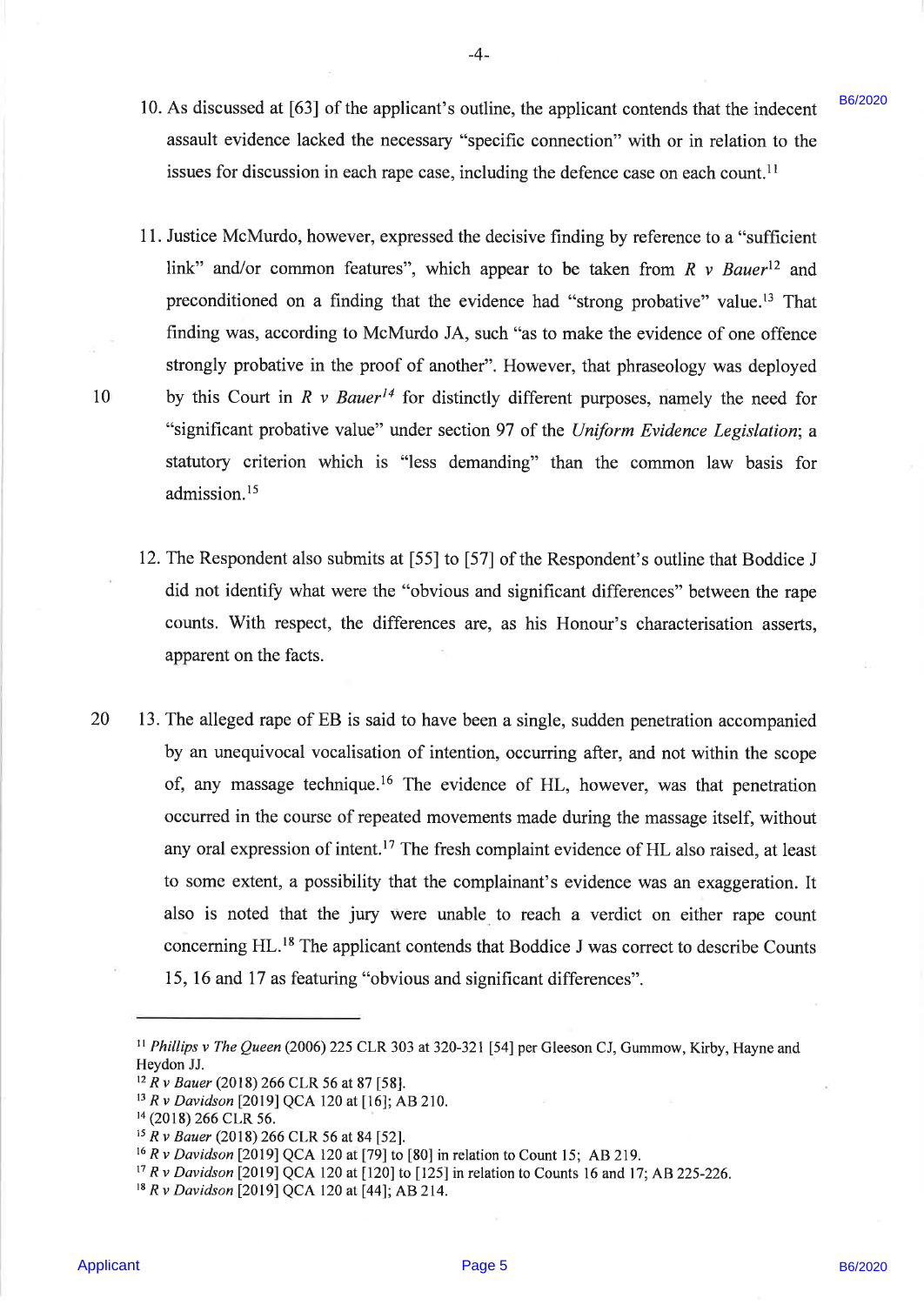14. On that basis, his Honour was correct to hold at [235] that "[t]he lack of crossadmissibility of the evidence of the alleged rapes of EB and HL, together with the differing nature of the [applicant]s] conduct in respect of the touching of the vaginal, groin, pubic and buttock areas, of MQ, FE, KA, RJ and EB, means there was admitted into evidence at the joint trial, highly prejudicial material".

-5-

- 15. The purpose for which the evidence was to be deployed in R v Bauer<sup>19</sup> and Hughes v The Queen<sup>20</sup>, under section 97 of the Uniform Evidence Legislation, was as 'tendency evidence'. In this case, however, the prosecution deployed the evidence to submit that <sup>10</sup> '... there is such a similarity between the acts and the circumstances in which they occurred that it is  $\ldots$  highly improbable that the events simply occurred by chance".<sup>21</sup> The reasons of McMurdo JA, with whom Gotterson JA agreed, did not apply a distinction between "probability reasoning" and "propensity reasoning".
- 14. On that bosts, the Honora was convect to hold at 1252 f has the loss of energy contained by the scheme of the state of the scheme of the scheme of the special energy of the cooling of the vaginal, goint, please of the 16. In contrast, the approach, and the language used by Boddice J, is consistent with the common law principles applicable to the use of the evidence in this case, in particular the "obvious and significant differences" which "undermine the formulation of an underlying pattern of conduct".<sup>22</sup> Accepting that passages from a judgment should not be read like statutes, and that expressions in this context are not essential, $^{23}$  the reasons 20 of Boddice <sup>J</sup> reflect the higher standard for the admission of similar fact evidence at common law. As was said in Hoch v The Queen,<sup>24</sup> the basis for the admission of similar fact evidence:

"... lies in its possessing a particular probative value or cogency by reason that it reveals <sup>a</sup> pattern of activity such that, if accepted, it bears no reasonable explanation other than the inculpation of the accused person in the offence charged."

30

<sup>19</sup>R v Bauer (2018) 266 CLR 56.

<sup>20</sup> Hughes v The Queen (2017) 263 CLR 338.

<sup>21</sup> AB 15 L37-40; Applicant's Book of Further Materials: p 43-45.

<sup>&</sup>lt;sup>22</sup> R v Davidson [2019] QCA 120 at [233]; AB 243.

<sup>&</sup>lt;sup>23</sup> Pfennig v The Queen (1995) 182 CLR 461 at 484 per Mason CJ, Deane and Dawson JJ.

<sup>24</sup>(1988) <sup>165</sup> CLR 292.

 $25$  (1988) 165 CLR 292 at 294 per Mason CJ, Wilson and Gaudron JJ.